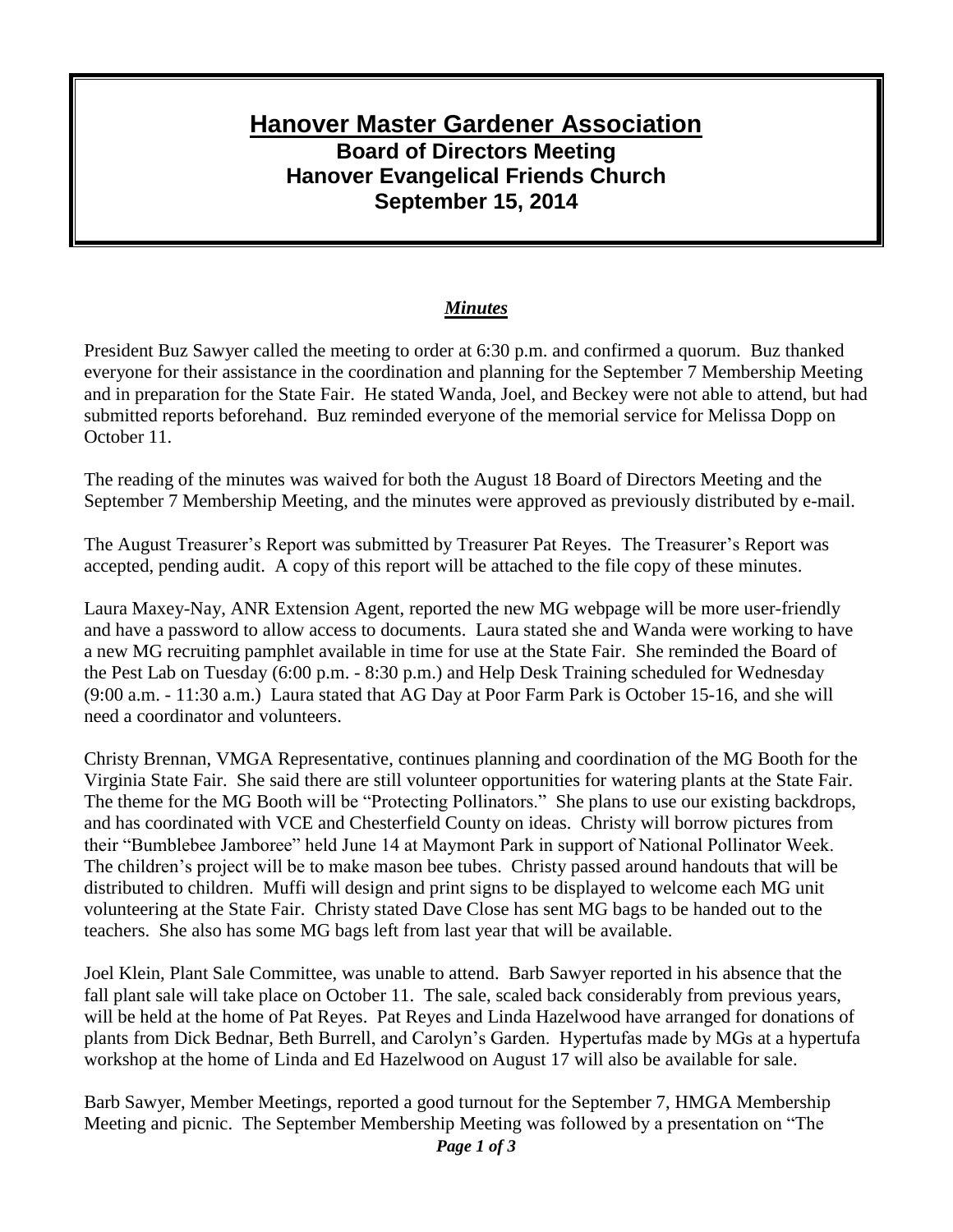Botany of Fall Color" by John Hayden, Professor of Biology at the University of Richmond and the Botany Chair for the Virginia Native Plant Society. John answered questions following the presentation. The next Member Meeting is scheduled for November 14, when Lance Gardner will discuss "Low Maintenance Organic Gardening." Barb is planning a "Project Fair" Member Meeting for January 22, to highlight the projects for the year and provide information on volunteer opportunities at each event. Hanover MGs will host the February 2015 VMGA Meeting at HEFC, and volunteers will be needed.

Buz, reporting for Pattie Bland, Nominating Committee, stated the committee was making progress. The committee, including Christy Brennan and Juanita Wrenn, was announced at the September Membership Meeting, and members were invited to make recommendations to the committee. The committee should have a slate of officers to present at the October BOD Meeting.

Lorre Hyatt, Training Class Coordinator, stated she is working on curriculum revisions for the 2015 MG training class. She will incorporate the type of Help Desk questions received and adjust the training class accordingly, with emphasis on pest management. Dave Myers will do some training for plant clinics. Lorre reports the schedule has been set, but speakers are still needed. All classes will be held at the Parks and Recreation Building, and the dates have been reserved. The application period will run from September 15 until October 31. A public information meeting is scheduled for October 22. The committee will review applications and conduct interviews in November. The class will be limited to 16 individuals that display interest in the volunteer and education purposes of the MG Program. Some applicants may be diverted to HGS. Applicants will be informed by December 1 whether or not they are accepted for the class. The Mentor/Mentee dinner is January 6, 2015, at the Parks and Recreation Building. The policy for missed classes is also being reviewed and revised. The Bedford unit conducts make-up classes online, and Lorre will investigate.

Beckey Watson, Grants Committee, was unable to attend. Buz reported in her absence. Grant applications were sent to the principals, lead science teachers, and other targeted positions at 24 Hanover schools. The deadline for applications is December 15, 2014. Applications will be reviewed by committee members. The Grants Committee will meet in January to review their findings and make recommendations for Grant awards to the Board at the January BOD meeting. Grant recipients will be announced February 1, 2015.

Theresa Cammarata, HGS, reported she would not be able to continue in the Coordinator position next year. She has all the information from previous HGS presentations and will work with a new coordinator. She recommended Betty Jane Hughes, Virginia Nicholas, and Blair Lewis as possible successors. She said Wanda had suggested that interns or MGs would benefit from shadowing coordinators. Buz thanked Theresa for doing a wonderful job managing this outreach project.

Ian Sutton, Plant Clinics, reported he hopes to assemble a committee to assist with planning and providing input for 2015 Plant Clinics. Ian suggested providing additional training on how MGs should present themselves at a Plant Clinic, and the wearing of standard uniforms. He suggested the best use for Plant Clinics is to recruit for the MG program. Betsy said she had used some of Ian's suggestions to get two individuals interested in MG training. Ian suggested the need for something eye-catching to draw the public. He said ten-minute demonstrations or talks might help. A theme or plant material could also be a draw. Ian recommended a process to reply to people with answers to questions submitted to VT. Lorre suggested publishing the Plant Clinic schedule listing topics to be discussed. Buz said an inventory of Plant Clinic materials and a checklist for PC boxes would also be helpful.